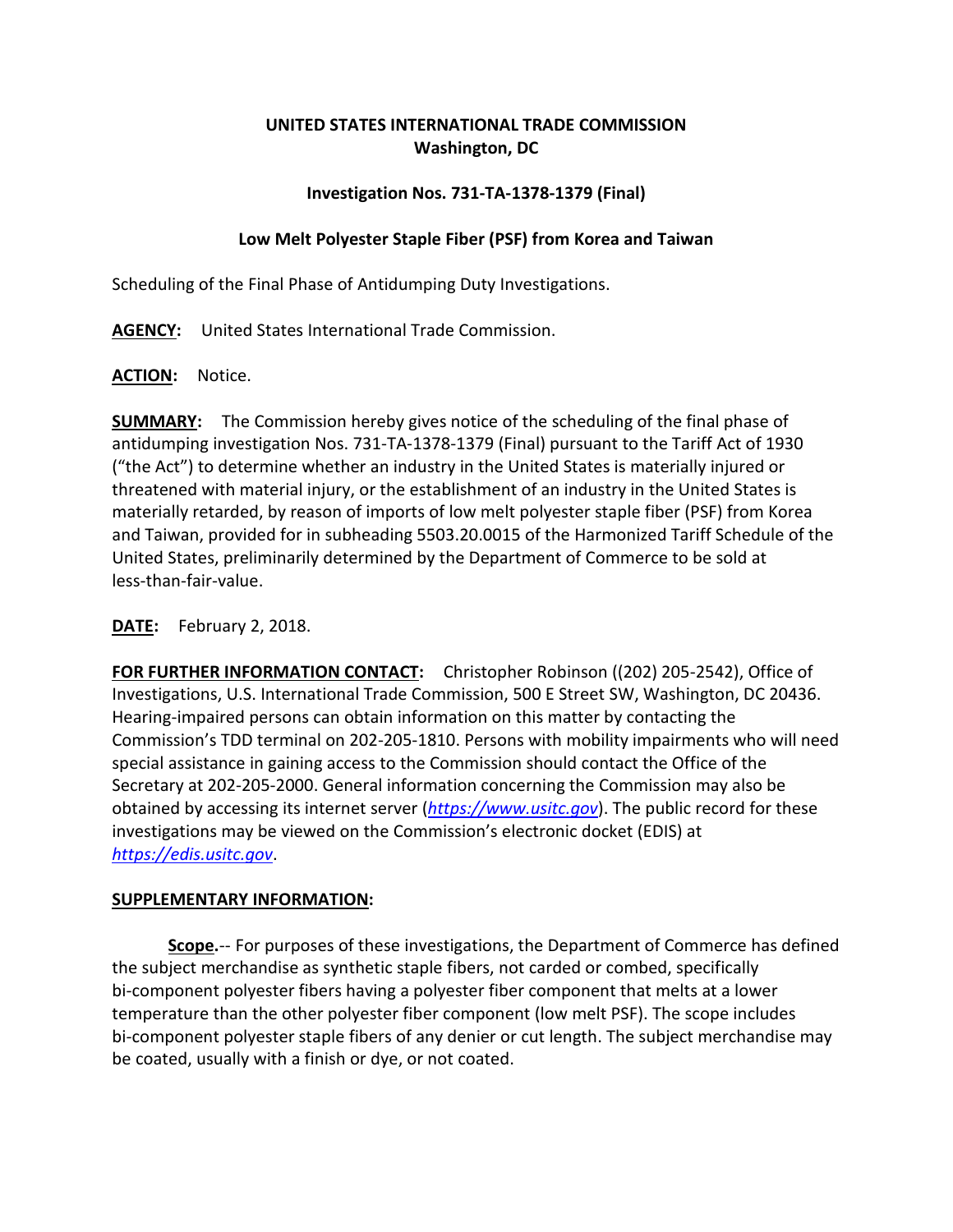Excluded from the scope of the investigations are any products covered by the existing antidumping duty order on certain polyester staple fiber from Korea and Taiwan.<sup>[1](#page-1-0)</sup>

**Background.**--The final phase of these investigations is being scheduled, pursuant to section 735(b) of the Tariff Act of 1930 (19 U.S.C. 1673d(b)), as a result of affirmative preliminary determinations by the Department of Commerce that imports of low melt polyester staple fiber (PSF) from Korea and Taiwan are being sold in the United States at less than fair value within the meaning of section 733 of the Act (19 U.S.C. 1673b). The investigations were requested in a petition filed on June 27, 2017, by Nan Ya Plastics Corporation, America, Livingston, New Jersey.

For further information concerning the conduct of this phase of the investigations, hearing procedures, and rules of general application, consult the Commission's Rules of Practice and Procedure, part 201, subparts A and B (19 CFR part 201), and part 207, subparts A and C (19 CFR part 207).

**Participation in the investigations and public service list.**--Persons, including industrial users of the subject merchandise and, if the merchandise is sold at the retail level, representative consumer organizations, wishing to participate in the final phase of these investigations as parties must file an entry of appearance with the Secretary to the Commission, as provided in section 201.11 of the Commission's rules, no later than 21 days prior to the hearing date specified in this notice. A party that filed a notice of appearance during the preliminary phase of the investigations need not file an additional notice of appearance during this final phase. The Secretary will maintain a public service list containing the names and addresses of all persons, or their representatives, who are parties to the investigations.

**Limited disclosure of business proprietary information (BPI) under an administrative protective order (APO) and BPI service list.**--Pursuant to section 207.7(a) of the Commission's rules, the Secretary will make BPI gathered in the final phase of these investigations available to authorized applicants under the APO issued in the investigations, provided that the application is made no later than 21 days prior to the hearing date specified in this notice. Authorized applicants must represent interested parties, as defined by 19 U.S.C. 1677(9), who are parties to the investigations. A party granted access to BPI in the preliminary phase of the investigations need not reapply for such access. A separate service list will be maintained by the Secretary for those parties authorized to receive BPI under the APO.

**Staff report.**--The prehearing staff report in the final phase of these investigations will be placed in the nonpublic record on May 8, 2018, and a public version will be issued thereafter, pursuant to section 207.22 of the Commission's rules.

**Hearing.**--The Commission will hold a hearing in connection with the final phase of these investigations beginning at 9:30 a.m. on Tuesday, May 22, 2018, at the U.S. International Trade Commission Building. Requests to appear at the hearing should be filed in writing with the Secretary to the Commission on or before May 17, 2018. A nonparty who has testimony that may aid the Commission's deliberations may request permission to present a short statement at the hearing. All parties and nonparties desiring to appear at the hearing and make

<span id="page-1-0"></span><sup>1</sup> See Notice of Amended Final Determination of Sales at Less Than Fair Value: Certain Polyester Staple Fiber from the Republic of Korea and Antidumping Duty Orders: Certain Polyester Staple Fiber from the Republic of Korea and Taiwan, 65 FR 33807 (May 25, 2000).